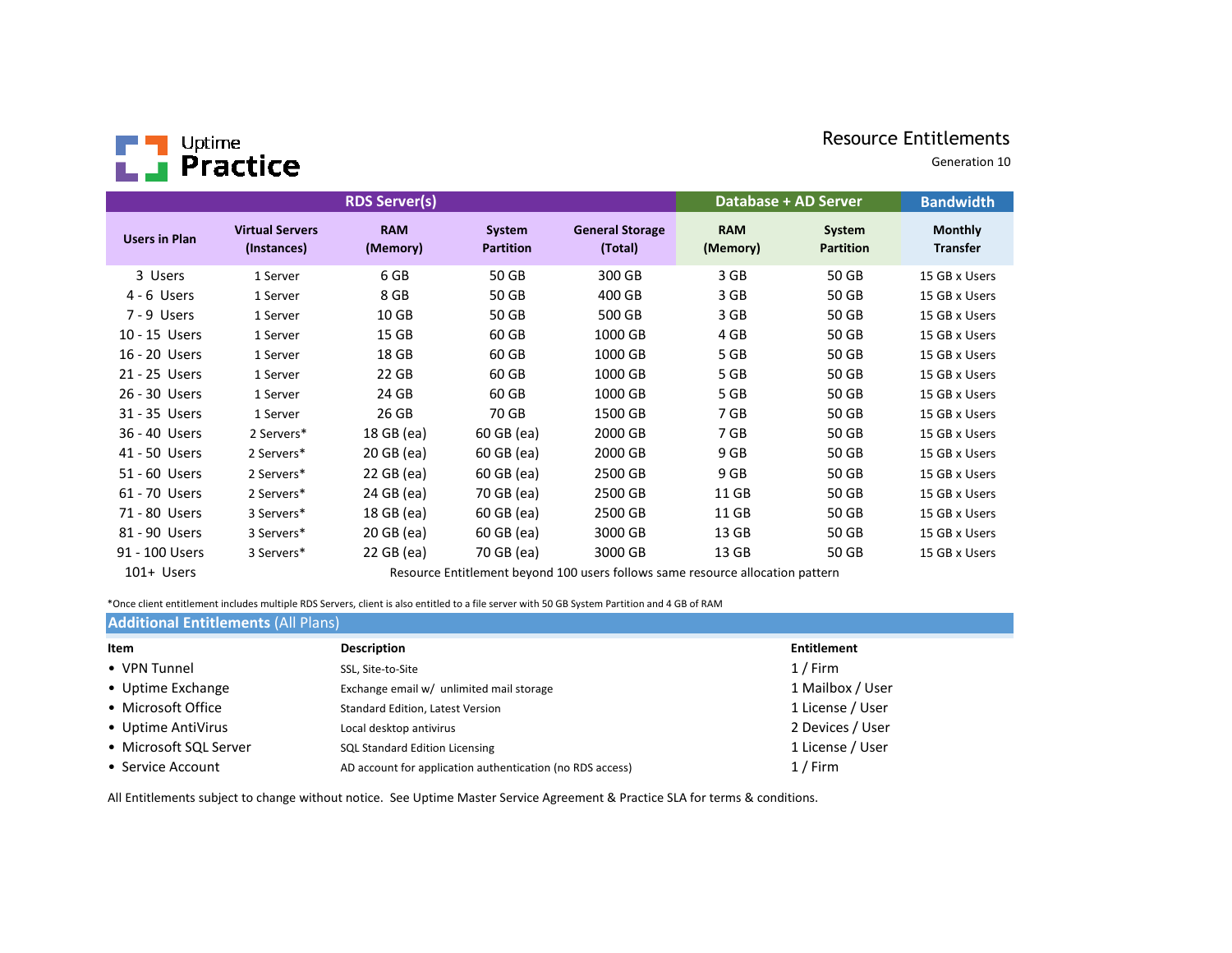### **Special Software Configurations** (additional resources required based on application selection)

Some applications, such as iManage, require additional resources beyond the default entitlement/allocation in Uptime Practice. These additional resources include additional dedicated virtual servers, additional RAM and additional system partition. The price and entitlement for each preconfiguraiton package is listed below.

| Worldox                   | <b>OCR / Indexing Server</b>                       | <b>RAM</b> | <b>System Partition</b> | Service Account    |
|---------------------------|----------------------------------------------------|------------|-------------------------|--------------------|
| <b>OCR Software (any)</b> |                                                    | 6 GB       | 50 GB                   | +1 Service Account |
| PaperCut                  | Additional database server, above base entitlement |            |                         |                    |

### **ProLaw (standard install / any ProLaw WorkSpace access via remote desktop only)**

|                | additional RAM on RDS servers |                |  |  |  |  |
|----------------|-------------------------------|----------------|--|--|--|--|
| 1 - 35 Users   | 4 GB                          |                |  |  |  |  |
| 36 - 50 Users  | 3 GB                          | per RDS server |  |  |  |  |
| 51 - 70 Users  | 4 GB                          | per RDS server |  |  |  |  |
| 71 - 100 Users | 4 GB                          | per RDS server |  |  |  |  |

| <b>Database Servers</b>      | <b>RAM</b> | <b>System Partition</b> |                                           |
|------------------------------|------------|-------------------------|-------------------------------------------|
| <b>IIS</b>                   | 6 GB       | 50 GB                   | additional server, above base entitlement |
| SQL Server (based on users): |            |                         | additional server, above base entitlement |
| 1 - 30 Users                 | 6 GB       | 50 GB                   |                                           |
| 31 - 50 Users                | 8 GB       | 60 GB                   |                                           |
| 51 - 70 Users                | 10 GB      | 70 GB                   |                                           |
| 71 - 100 Users               | 10 GB      | 70 GB                   |                                           |
| $100+$ Users                 | 18 GB      | 80 GB                   |                                           |

\*Resources may be redistributed to client's servers as necessary.

### **ProLaw WorkSpace (ProLaw with WorkSpace access available outside remote desktop)**

|                | additional RAM on RDS servers |                |  |  |  |
|----------------|-------------------------------|----------------|--|--|--|
| 1 - 35 Users   | 4 GB                          |                |  |  |  |
| 36 - 50 Users  | 3 GB                          | per RDS server |  |  |  |
| 51 - 70 Users  | 4 GB                          | per RDS server |  |  |  |
| 71 - 100 Users | 4 GB                          | per RDS server |  |  |  |

| <b>Database Servers</b> | <b>RAM</b> | <b>System Partition</b> |                                           |
|-------------------------|------------|-------------------------|-------------------------------------------|
| -lis                    | 6 GB       | 50 GB                   | additional server, above base entitlement |
| <b>SQL Server</b>       | $10$ GB    | 70 GB                   | additional server, above base entitlement |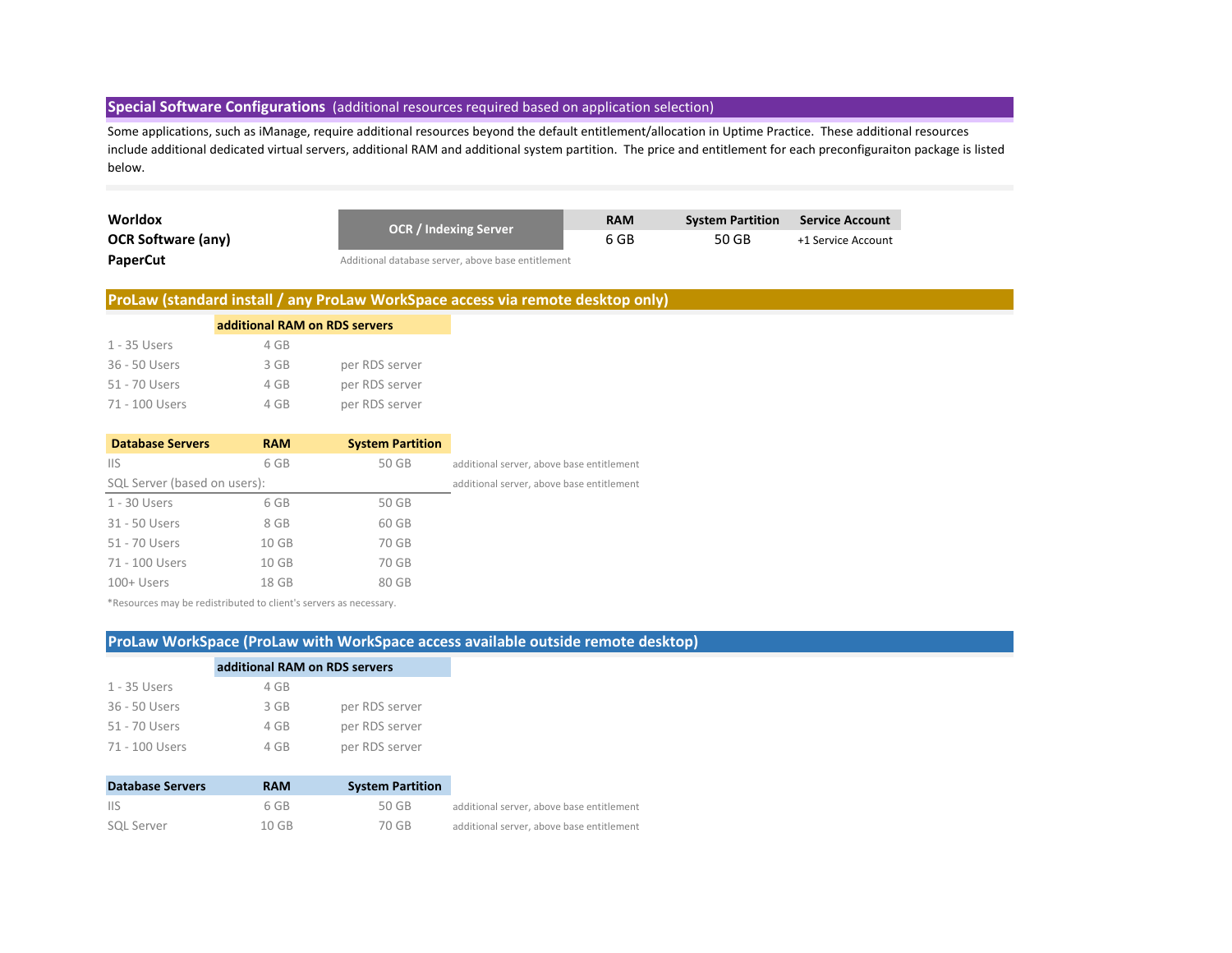### **Juris Suite\***

|                | additional RAM on RDS servers |                |  |  |
|----------------|-------------------------------|----------------|--|--|
| 1 - 35 Users   | 4 GB                          |                |  |  |
| 36 - 50 Users  | 3 GB                          | per RDS server |  |  |
| 51 - 70 Users  | 4 GB                          | per RDS server |  |  |
| 71 - 100 Users | 4 GB                          | per RDS server |  |  |
|                |                               |                |  |  |

| <b>Database Servers</b> | <b>RAM</b> | <b>System Partition</b> |                                           |
|-------------------------|------------|-------------------------|-------------------------------------------|
| <b>IIS</b>              | 6 GB       | 50 GB                   | additional server, above base entitlement |

\*Databases larger than 10 GB and plans larger than 100 users will need to be quoted by Uptime Engineers.

### **iManage Work 10 (Generation 10 entitlement)**

| additional RAM on RDS servers |         |                                    |  |  |  |
|-------------------------------|---------|------------------------------------|--|--|--|
| 1 - 35 Users                  | 11 GB   |                                    |  |  |  |
| 36 - 70 Users                 | $22$ GB | total - to be split per RDS Server |  |  |  |
| 71 - 100 Users                | 33 GB   | total - to be split per RDS Server |  |  |  |

\*Resources and pricing scale with additional users

| <b>iManage Database Servers</b> | <b>RAM</b> | <b>System Partition</b> |                                                     |
|---------------------------------|------------|-------------------------|-----------------------------------------------------|
| <b>SQL Server</b>               | 6 GB       | 50 GB                   | additional resources to existing entitlement server |
| Work Server                     | 36 GB      | 50 GB                   | additional server, above base entitlement           |
| Work Communication              | 6 GB       | 50 GB                   | additional server, above base entitlement           |
| Work Indexer                    | 8 GB       | 50 GB                   | additional server, above base entitlement           |
| <b>Preview Server</b>           | 16 GB      | 50 GB                   | additional server, above base entitlement           |

 $\sim$ 

\*Heavy OCR and/or Heavy Document Conversion may require additional servers and/or resources. May also require additional resources per 1 million documents.

## **Copitrak / Equitrac - Additional Server (cannot have SQL)**

|        | <b>RAM</b> | <b>System Partition</b> | <b>Data Partition</b> | <b>Cores</b> |
|--------|------------|-------------------------|-----------------------|--------------|
| Pack 1 | 16 GB      | 50 GB                   | 500 GB                | 8            |
| Pack 2 | 20 GB      | 50 GB                   | 500 GB                | 12           |
| Pack 3 | 22 GB      | 50 GB                   | 500 GB                | 16           |

### **Aderant Total Office**

|                | additional RAM on RDS servers |                                    |  |
|----------------|-------------------------------|------------------------------------|--|
| 1 - 35 Users   | 8 GB                          |                                    |  |
| 36 - 70 Users  | 16 GB                         | total - to be split per RDS Server |  |
| 71 - 100 Users | 24 GB                         | total - to be split per RDS Server |  |

| <b>Aderant Total Office Database Servers</b> | <b>RAM</b> | <b>System Partition</b> |                                                     |
|----------------------------------------------|------------|-------------------------|-----------------------------------------------------|
| SQL Server                                   | 4 GB       | 20 GB                   | additional resources to existing entitlement server |
| AOT Server                                   | 16 GB      | 60 GB                   | additional server, above base entitlement           |

\*Resources may be redistributed to client's servers as necessary.